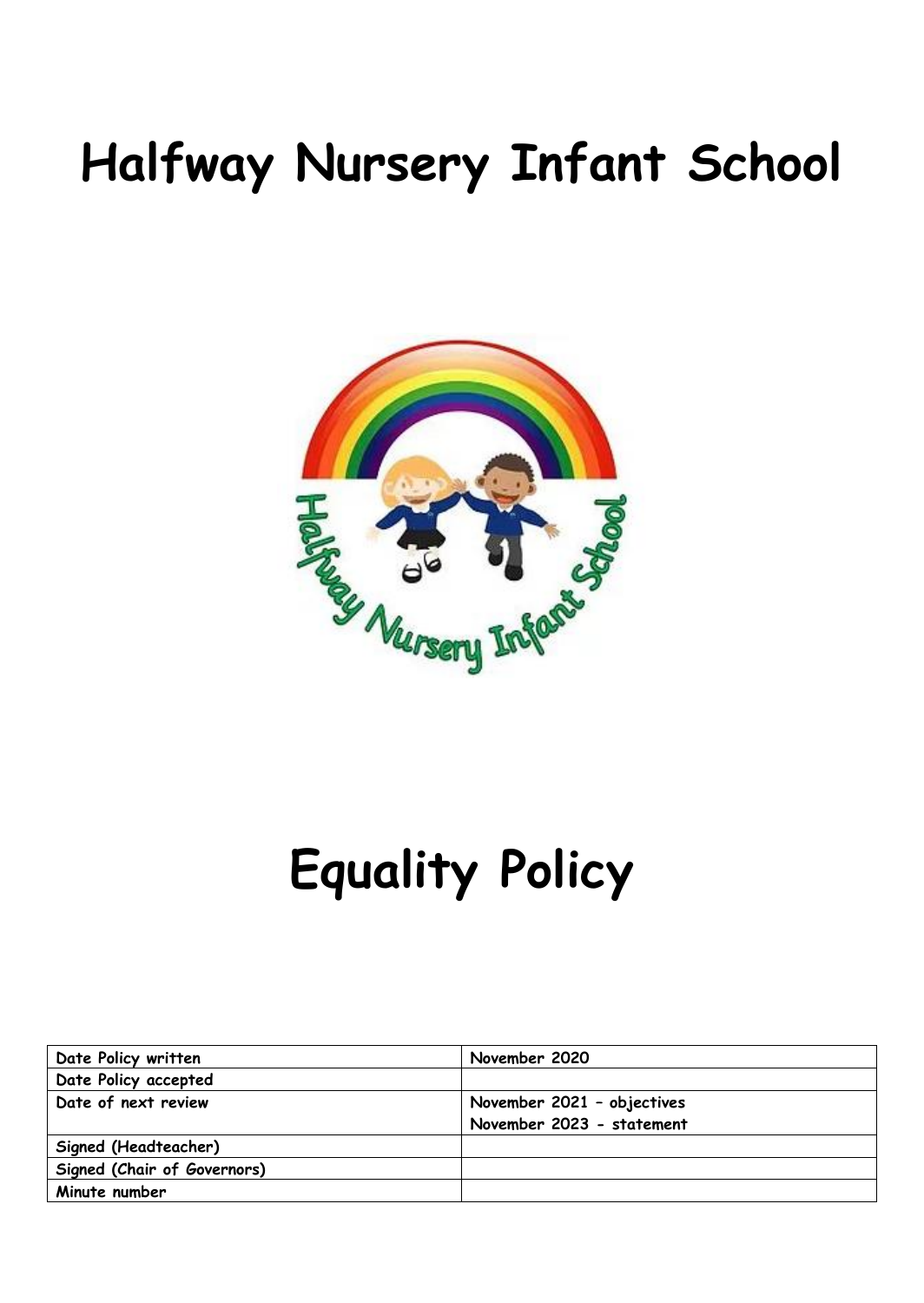

#### **Introduction**

The Equality Statement sets out the approach that our school is taking to meet the general and specific requirements of the Public Sector Equality Duty introduced by the Equality Act 2010. By placing an equality perspective in all of our policies and practices, we recognise that we are not thinking about people as a homogenous group but as distinct groups with differing needs, characteristics and behaviours. This enables us to address the issues in creating an inclusive whole school environment.

#### **Statement of intent**

Halfway Nursery Infant School is a caring school and we aim to provide the highest quality early years education to all our pupils, within a secure and safe environment.

We are committed to ensuring equality of opportunity for all pupils, staff, parents and carers, irrespective of race, gender, disability, belief, sexual orientation, age or socio-economic background. We aim to develop a culture of inclusion and diversity in which all those connected to the school feel proud of their identity and ability to participate fully in school life. We tackle discrimination through the positive promotion of equality, challenging bullying and stereotypes and by creating an environment which champions respect for all. We believe that diversity should be respected and celebrated by all those who learn, teach and visit us.

#### **Our Vision and Aims**

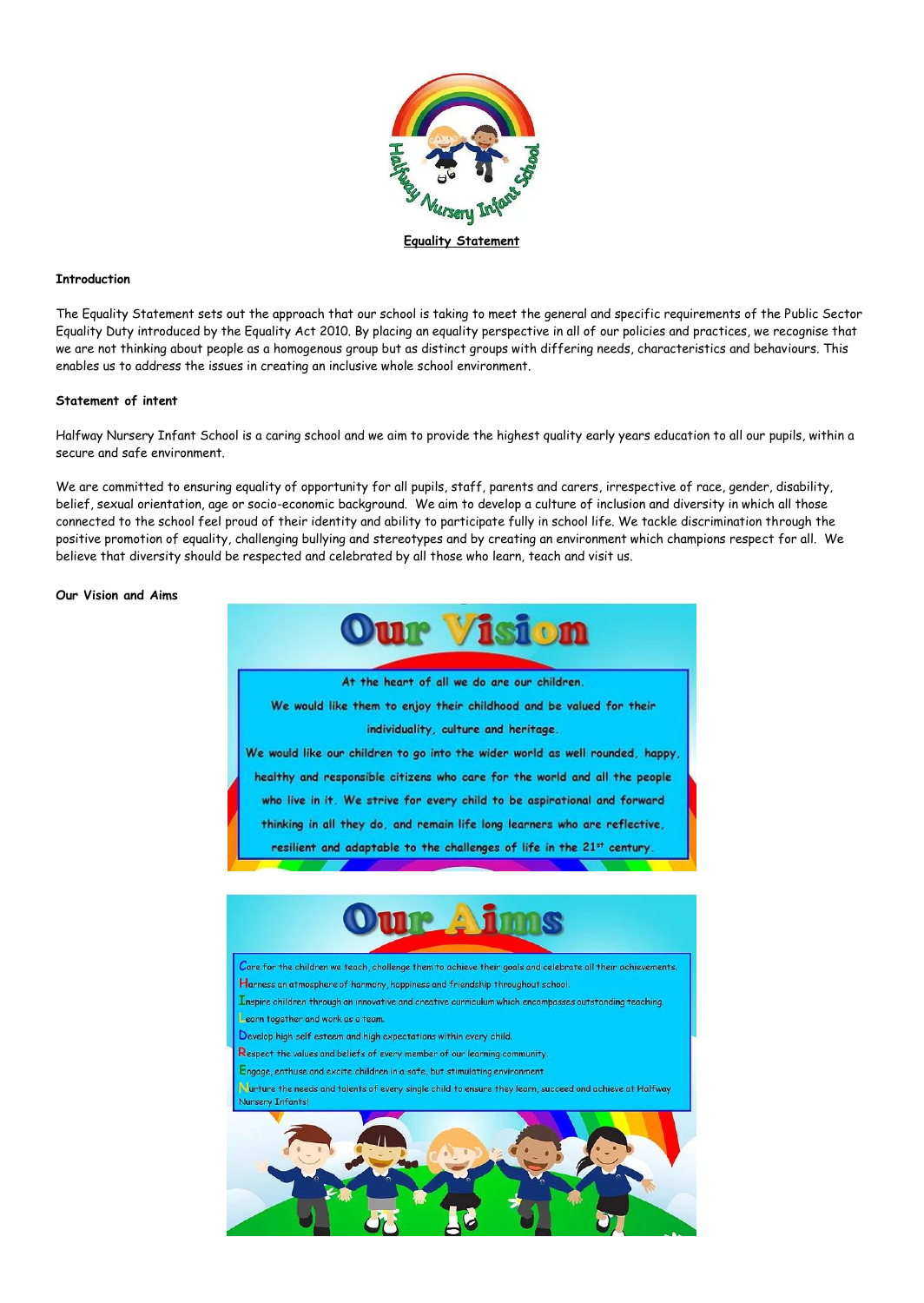#### **In addition, Halfway Nursery Infant School will -**

- Plan and deliver a broad, balanced and relevant curriculum to enable all our pupils to develop their social, intellectual and physical potential - our rich and exciting curriculum links very closely to the demands placed upon us via the 'Equalities Act'.
- Provide equal opportunities for all our children to develop and extend their social, intellectual and physical potential
- Provide equal opportunities for all our children to develop and extend their moral and cultural capacities, whilst fostering an awareness of, and respect for, the beliefs and practices of other communities.
- Consult with those affected by inequality pupils, parents/carers and other stakeholders in developing our approaches to addressing equality issues.
- Fulfill our Legal Duties

#### **The Equality and Diversity Policy of Halfway Nursery Infant School has been developed in line with the following legal framework/s**

- UN Convention on the Rights of the Child
- UN Convention on the Rights of Persons with Disabilities
- Human Rights Act 1998
- Special Educational Needs (Information) Regulations 1999
- Education and Inspections Act 2006
- Equality Act 2010

**-**

• Specific Duties Regulations 2011

As a school, we welcome our duties under the Equality Act 2010. The Equality Act makes it unlawful to treat someone differently, either through direct and indirect discrimination, harassment, victimisation and by failing to make a reasonable adjustment for a disabled person.

Since April 2011, all public bodies including local authorities, schools, colleges and other state-funded educational settings including academies have been bound by the Public Sector Equality Duty. Age applies to a school as an employer, but not with regard to the treatment of pupils and prospective pupils. We are bound by the Public Sector Equality Duty to have due regard to the need to:

- eliminate discrimination
- advance equality of opportunity
- foster good relations

The general duty is supported by specific duties, these are to:

- Publish information which demonstrates our compliance with the duty to have due regard for the three aims of the general duty and to annually repeat this.
- Prepare and publish our specific and measurable objectives to achieve the three aims of the duty and undertake this no later than in four years' time.

We understand the principal of the act and the work needed to ensure that those with protected characteristics are not discriminated against and are given equality of opportunity. Equality of opportunity and non-discrimination extends to the treatment of all members of the school community. All staff members are obliged to act in accordance with the school's Equality Policy.

Everyone has one or more of the protective characteristics, therefore the act protects everyone against unfair treatment. A protected characteristic under the act covers the groups listed below:

- age (for employees not for service provision),
- disability
- race
- sex (including issues of transgender)
- gender reassignment
- maternity and pregnancy
- religion and belief
- sexual orientation
- Marriage and Civil Partnership (for employees)

We aim to promote pupils' spiritual, moral, social, and cultural development, with special emphasis on promoting equality, diversity and eradicating prejudicial incidents for pupils and staff. Our school is committed to not only eliminating discrimination, but also increasing understanding and appreciation for diversity. Our aim is carry out a number of activities, over time, and these will include:

- Regular themed assemblies/in class reflection incl. to celebrate diversity and global citizenship
- Displays e.g. Different Families Same Love, British values etc.
- Fostering respect through our Golden Rules We look after our property, We are honest, We stay safe, We are kind and helpful, We always try our best, We are polite
- Visits to the local residential home where children sing, talk to and read etc. with elderly residents
- Rigorous curriculum incl. RE, RSHE and PSHE etc.

All adults in school model exemplary behaviour when speaking and interacting with each other, and with children and our families - this is a cornerstone of our code of conduct. We also welcome our duty under the Education and Inspections Act 2006 to promote community cohesion.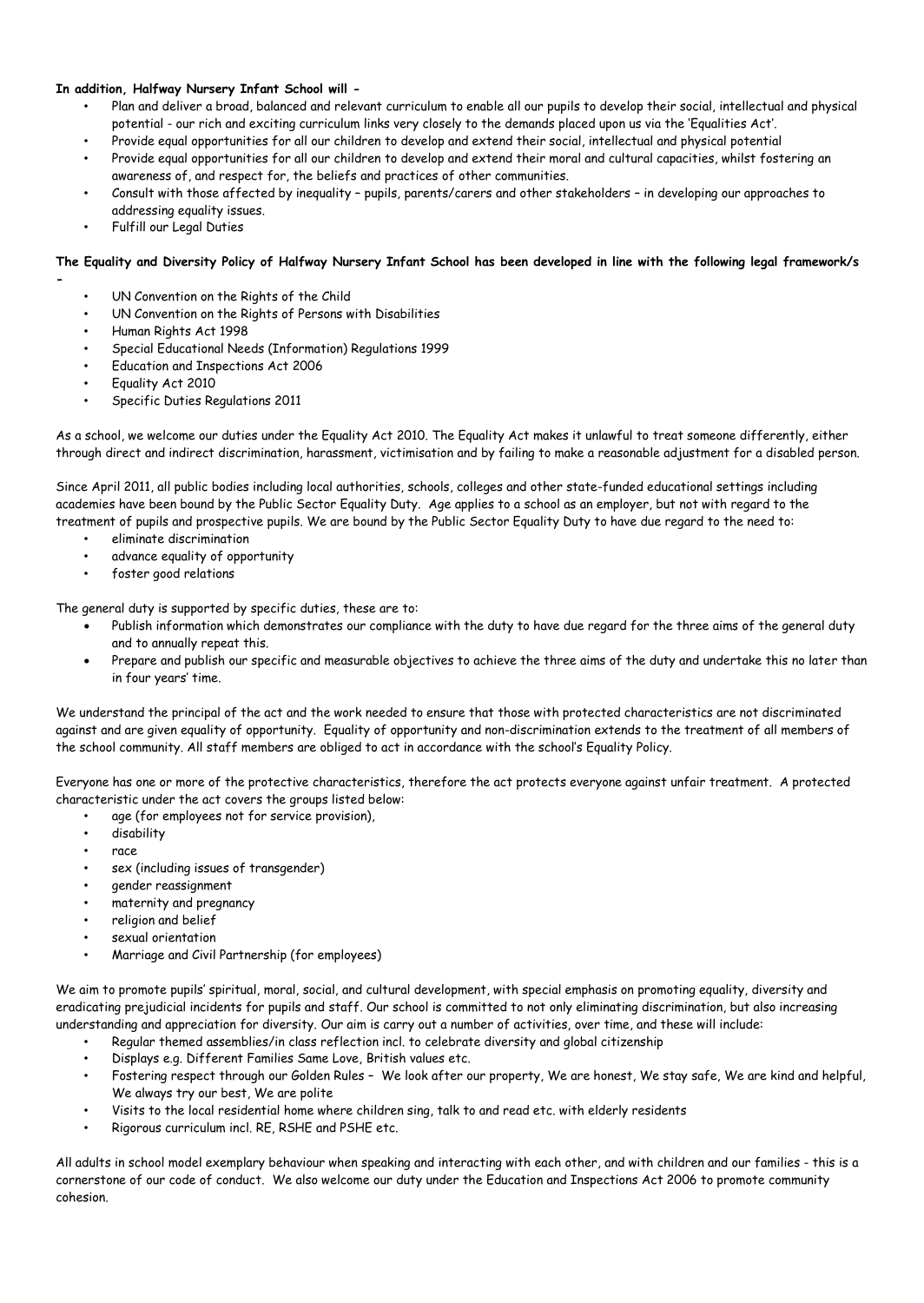We recognise that these duties reflect international human rights standards as expressed in the UN Convention on the Rights of the Child, the UN Convention on the Rights of People with Disabilities, and the Human Rights Act 1998.

In fulfilling our legal obligations we will:

- Recognise and respect diversity
- Foster positive attitudes and relationships, and a shared sense of belonging
- Observe good equalities practice, including staff recruitment, retention and development
- Aim to reduce and remove existing inequalities and barriers
- Consult and involve widely
- Strive to ensure that society will benefit

#### **Addressing Prejudice Related Incidents**

This school is opposed to all forms of prejudice and we recognise that children and young people who experience any form of prejudice related discrimination may fair less well in the education system. We provide both our pupils and staff with an awareness of the impact of prejudice in order to prevent any incidents. We do not tolerate any form of prejudice-related incident. Whether direct or indirect, we treat discrimination against all members of our school very seriously. When an incident is reported, through a thorough reporting procedure, our school ensures appropriate action is taken and a resolution is put into place which is both fair and firm.

Our pupils are taught to -

- Understand others and be tolerant
- Celebrate and respect cultural diversity
- Always to do their best and to reach their full potential
- Be kind and be inclusive and understand what constitutes acceptable and unacceptable behaviour incl. discrimation

The school's employee's will:

- Promote diversity equality
- Encourage and adopt an inclusive attitude
- Lead by example

#### **Responsibilities**

We believe that promoting Equality is the whole school's responsibility. The **School Community and the Local Governing Body will**

- Ensure that the school complies with the appropriate equality legislation and regulations
- Meet its obligations under the Public Sector Equality Duty to publish equality objectives
- Ensure that the school's policies and procedures are developed and implemented with appropriate equality impact assessments informing future plans
- Ensure that the recording and reporting of equality and diversity data is sufficiently scrutinised
- Ensure that the school's Admissions Policy does not discriminate in any way
- Ensure equal opportunities in its staff recruitment and promotion practices, professional development programmes and in membership of the Governing Body
- Proactively recruit high-quality applicants, including from under-represented groups
- Provide information in appropriate and accessible formats
- Ensure that the necessary disciplinary measures are in place to enforce this policy

#### **Leadership**

Within our school, all staff and Governors at the school are responsible for ensuring that the school meets its duties under the Equality Act 2010. The Governing Body aims to involve and engage the whole school community in identifying and understanding equality barriers and in the setting of objectives to address these.

**Eliminating harassment and bullying -** The school will not tolerate any form of harassment and bullying of pupils or our staff.

**Training -** We will provide relevant training by using all suitable delivery methods.

**Procurement and Contractors -** We will take steps to ensure that contractors working at the school operate within the requirements of our Equality Statement.

**Visitors to the School -** We will take steps to ensure that all visitors to our school including parents act within the requirements of our Equality Statement.

**Publishing the Statement -** We will publish our statement as a separate policy within school; as part of the school's Staff Handbook; and upon the school's website.

**Reporting our progress -** We will report progress against the Duty through our regular reporting mechanisms, to the full Governing Body of the school.

**Reviewing and Revising the Equality Statement -** We will review and revise the Statement no later than four years from publication of this statement.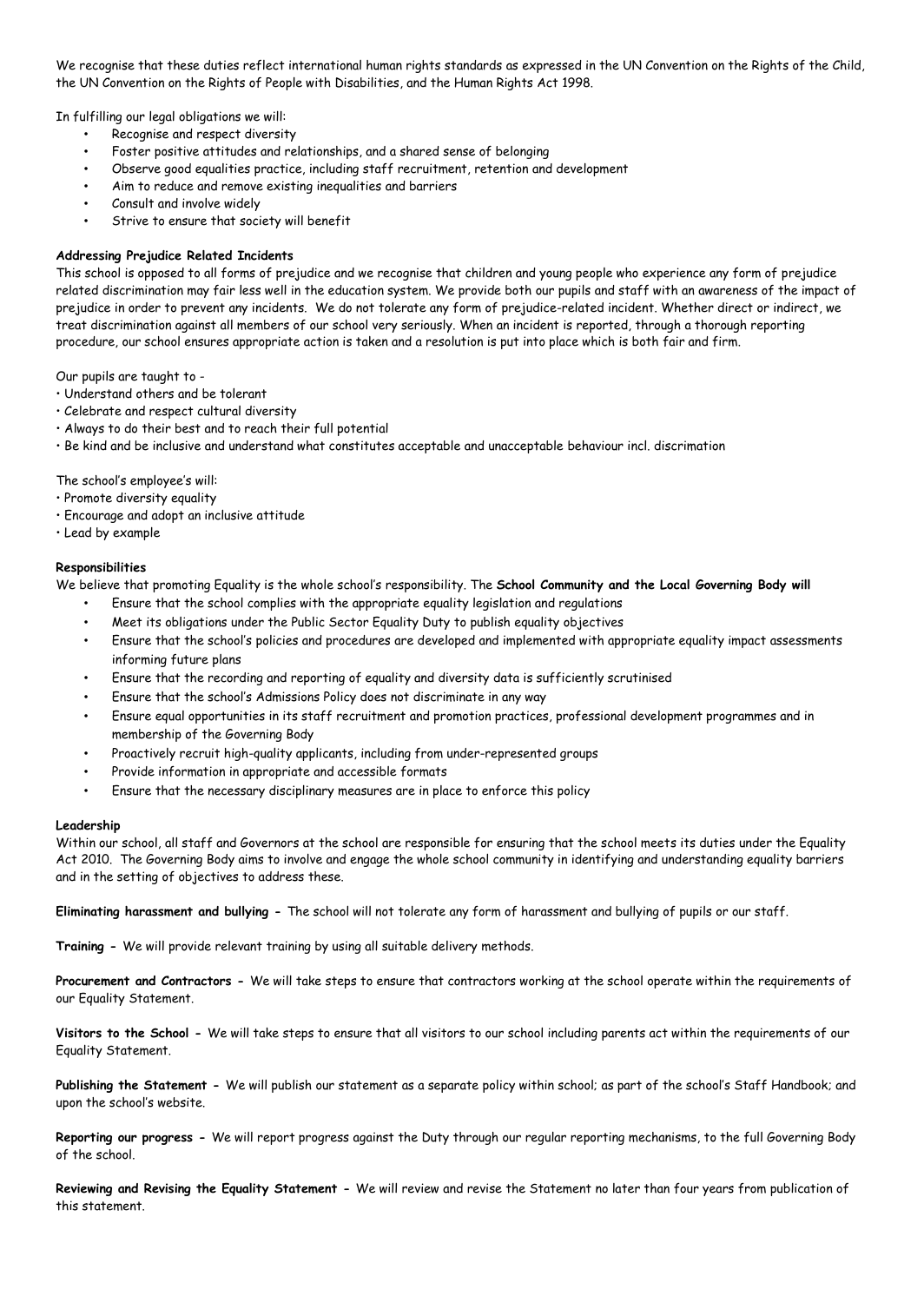**How we will meet the General Duty & Specific Duty -** We are required to meet the three aims under the General Duty as set out by the Equality Act 2010 and our approach to gathering information and objectives is set out further in Annex 1 and 2.

#### **Annex 1 - Equalities Information**

Our school is committed to equality and diversity as an employer. Our school staff are overrepresented/underrepresented in some protected characteristics, although this is in line with representation nationally in primary schools. We would always look to enhance the diversity of staff at our school, in all roles, including school governance. This is especially important in consideration of the demographic characteristics of our children. As a small school, we avoid publishing data which would identify school staff according to their protected characteristics, in line with data protection regulations.

We also understand the principal of the act and the work needed to ensure that those with protected characteristics are not discriminated against and are given equality of opportunity, and have reviewed how we currently perform as a school in the context of the requirements of the General Duty and the Protected Characteristics. In collating equality information we have:

- Identified evidence of policies and practice already in place and identified gaps
- Explored how we engage with protected characteristics
- Analysed the effectiveness of our approach to equality

Our equality evidence highlights:

#### **Age of staff/governors etc.**

All of our policies and procedures are based on the model policies of Sheffield City Council.

#### **Disability incl. SEND information**

- All of our policies and procedures are based on the model policies of Sheffield City Council.
- 7% of children have been assessed as having special educational needs (based on school census data for 2020)
- All school buildings are at, or near, ground level. The 2 external classrooms are raised above ground level and both have ramps to the entrances. These are equipped with robust handrails. Disabled toilet facilities can easily be accessed by children, staff, parents who need this facility. The playground and surrounding paths have recently been resurfaced to ensure they are safe and accessible to those with limited mobility.
- Our curriculum includes activities designed to increase pupils' awareness of disability and promote diversity.

#### **Gender Reassignment**

All of our policies and procedures are based on the model policies of Sheffield City Council.

#### **Marriage and Civil Partnership**

All of our policies and procedures are based on the model policies of Sheffield City Council.

#### **Pregnancy and maternity**

- All of our policies and procedures are based on the model policies of Sheffield City Council.
- Within our school, where possible and practical, we consider flexible working requests, and we have developed policies and procedures to support this process for staff.

#### **Religion and belief**

- All of our policies and procedures are based on the model policies of Sheffield City Council.
- We have frequent activity around religious observance.
- The children may make visits to different places of worship or may meet visitors in school.
- We may also invite members of the school community from different faith groups to take part in festivals etc.

#### **Sex**

- All of our policies and procedures are based on the model policies of Sheffield City Council.
- We carefully analyse pupil achievement with regard to gender, and develop action points for the school accordingly to narrow any gender gap.

#### **Sexual orientation**

All of our policies and procedures are based on the model policies of Sheffield City Council.

#### **Race**

- 3% of pupils have English as an additional language (based on school census data for 2020)
- We carefully analyse pupil achievement, including progress and achievement of children from BAME communities, and develop action plans accordingly.
- The curriculum includes a wide range of activities to support children to explore the concept of race and ethnicity. This includes topic focus, events and celebrations of diverse cultures, often involving families and the wider community.

#### **Cohesion**

 As a school, we have used SEAL and Anti-Bullying Alliance resources and advice to tackle bullying, and to enable pupils to recognise and manage their own and other pupils' emotions and feelings. We also work in partnership with parents/carers where there are any concerns.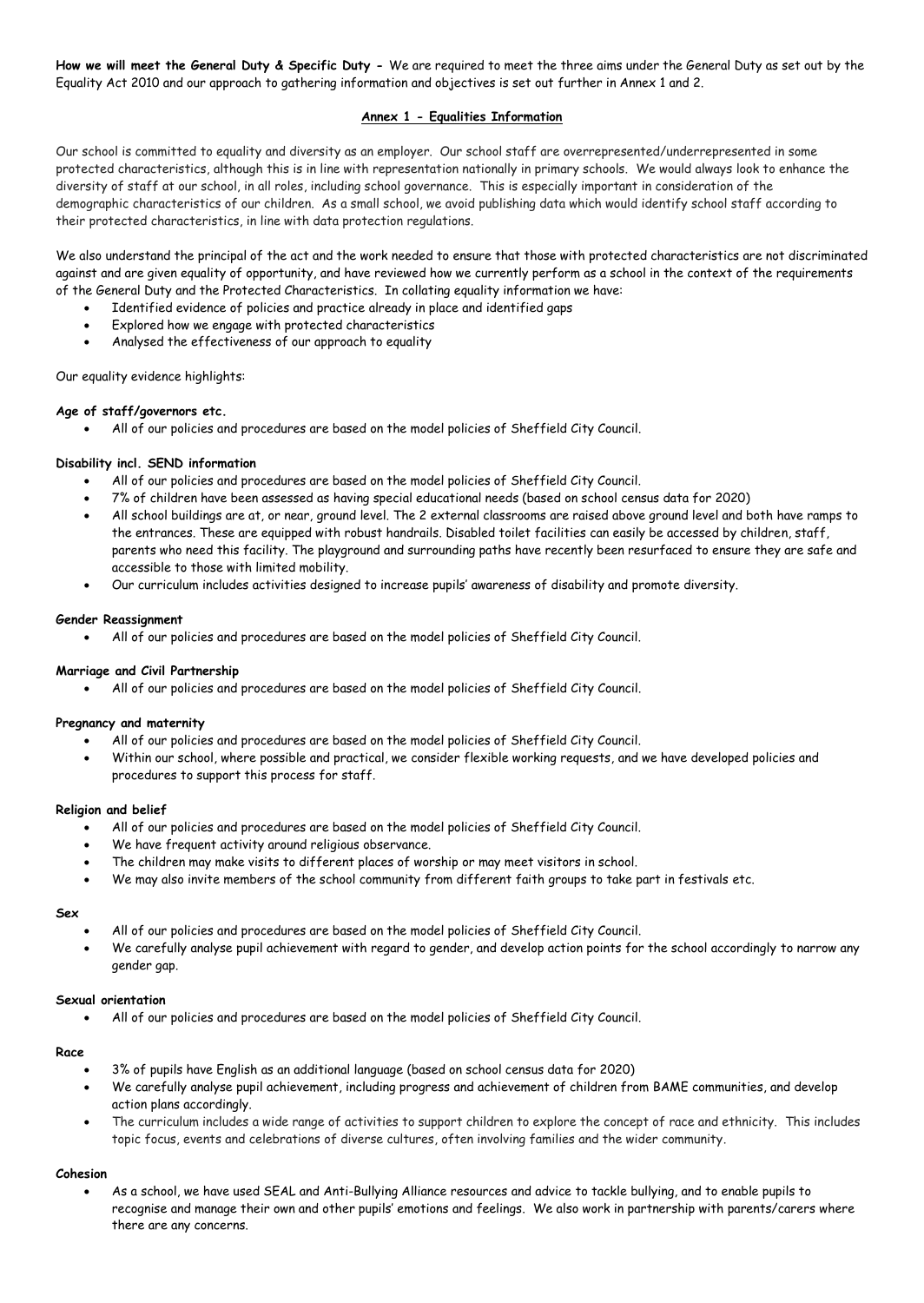- We have worked to actively make our governing body representative of the communities that we serve.
- We have various events planned throughout the school year to celebrate diversity and to encourage community cohesion and interaction.
- We have developed links with older members of our local community, both in terms of inviting such individuals into school for events, and in terms of visiting their contexts (e.g. Christmas Choir Concerts in local nursing home, sending Christmas cards and videos for the residents of Rose Cottage to enjoy).
- We embed local facilities and resources into our curriculum.

#### **Inclusion**

 We carefully analyse pupil achievement with regard to a number of different vulnerable groupings within the school and develop strategic action plans to narrow gaps using information from robust data analysis, monitoring and evaluation.

#### **Halfway Nursery Infant School is committed to ensuring equality of provision throughout the school community. To achieve this, our equality objectives are as follows -**

- To promote spiritual, moral, social and cultural development through all appropriate curricular/extra-curricular opportunities
- To promote equality and diversity
- To tackle prejudice and increase understanding of equality through direct teaching across the curriculum
- To narrow the gaps in progress and attainment for vulnerable groups
- To ensure that all pupils and families are given similar opportunities with regards to after-school clubs and activities and breakfast club provision
- To allow equal access to information for all parents/carers
- To ensure the school environment is accessible as possible to all pupils, staff and visitors
- To eradicate prejudice related bullying in relation to the protected characteristics listed in the Equality Act 2010

Please see Annex 2 for this year's action plan.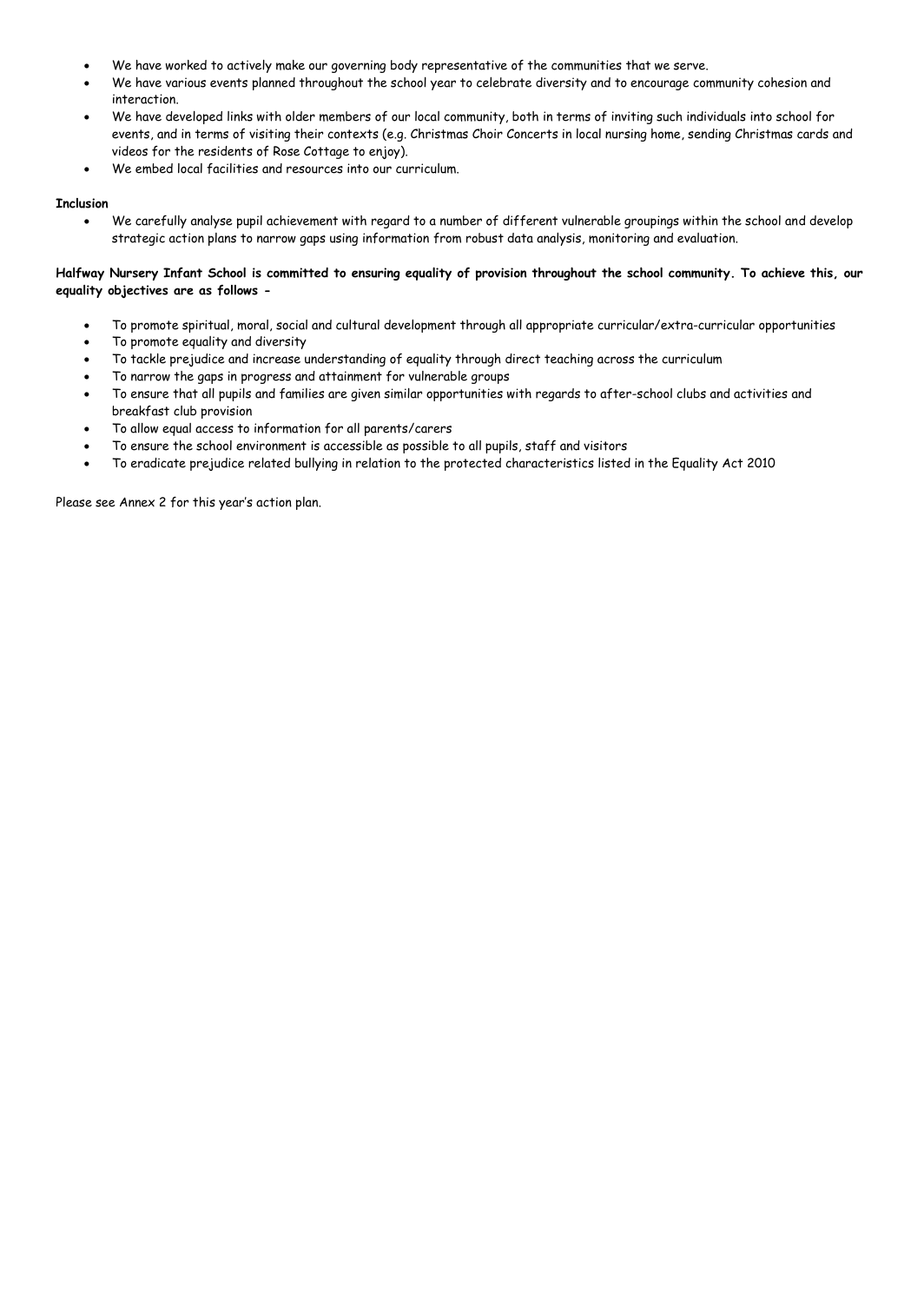## **Annex 2 – Equality Action Plan**

### **EQUALITY POLICY EVALUATION EVALUATION: 2019/2020**

| <b>STRENGTHS</b>                                                                                                                                                                                                                                                                                                                                                                                                                                                                                                                                                                                                                                                                                                                                                                                                                                                                                                                                                                                                                                                                                | <b>WEAKNESSES</b>                                                                                                                                                                                                                                                                                                                                                                                                                                                                                                                                                                                                                                                                                                                                                                                                                          | <b>EVIDENCE</b>                                                                                                                                                                                                                                                                                                                               | PRIORITIES FOR DEVELOPMENT                                                                                                                                                                                                                                                                                                                                                                                                                                                                                                                                                                                                                                                                                       |  |
|-------------------------------------------------------------------------------------------------------------------------------------------------------------------------------------------------------------------------------------------------------------------------------------------------------------------------------------------------------------------------------------------------------------------------------------------------------------------------------------------------------------------------------------------------------------------------------------------------------------------------------------------------------------------------------------------------------------------------------------------------------------------------------------------------------------------------------------------------------------------------------------------------------------------------------------------------------------------------------------------------------------------------------------------------------------------------------------------------|--------------------------------------------------------------------------------------------------------------------------------------------------------------------------------------------------------------------------------------------------------------------------------------------------------------------------------------------------------------------------------------------------------------------------------------------------------------------------------------------------------------------------------------------------------------------------------------------------------------------------------------------------------------------------------------------------------------------------------------------------------------------------------------------------------------------------------------------|-----------------------------------------------------------------------------------------------------------------------------------------------------------------------------------------------------------------------------------------------------------------------------------------------------------------------------------------------|------------------------------------------------------------------------------------------------------------------------------------------------------------------------------------------------------------------------------------------------------------------------------------------------------------------------------------------------------------------------------------------------------------------------------------------------------------------------------------------------------------------------------------------------------------------------------------------------------------------------------------------------------------------------------------------------------------------|--|
|                                                                                                                                                                                                                                                                                                                                                                                                                                                                                                                                                                                                                                                                                                                                                                                                                                                                                                                                                                                                                                                                                                 |                                                                                                                                                                                                                                                                                                                                                                                                                                                                                                                                                                                                                                                                                                                                                                                                                                            |                                                                                                                                                                                                                                                                                                                                               |                                                                                                                                                                                                                                                                                                                                                                                                                                                                                                                                                                                                                                                                                                                  |  |
| Accessibility Plan is regularly reviewed and<br>$\bullet$<br>improvements are ongoing - Physical accessibility<br>of school has improved e.g. playground and paths<br>to main school have been resurfaced to ensure<br>they are safe for wheelchair use and for pupils<br>and adults with impaired mobility<br>Strong commitment from all stakeholders to<br>ensure equality of access to the curriculum for all<br>learners incl. personalised learning needs, Changing<br>Lives Project and Nurture group provision for<br>children with multiple vulnerabilities, delivering<br>paper learning packs to families in lockdown etc.<br>Staff are trained to support children with specific<br>medical needs, allergies, disabilities etc.<br>Where appropriate, amendments are made to<br>ensure any barriers are addressed for<br>parents/carers, children or staff e.g. supporting<br>staff with barriers/additional needs/disabilities.<br>Strong relationships between parents/carers and<br>staff team incl. role of Inclusion Lead, Learning<br>Mentor and SEND TA to support vulnerable | We are fully committed to ensuring an<br>inclusive learning environment and fully<br>meeting all individual children's needs<br>with the resources available to us, and<br>have been supported by the Westfield<br>Family of Schools funding as the<br>increased need for 1:1 support has<br>implications on capacity as our school<br>budget and staffing is limited. This<br>support from the SEND team and other<br>agencies will again be integral in 2020-<br>2021 to continue to meet the needs of<br>children with multiple and complex<br>needs.<br>Community wide approach to Equality<br>needs to be further developed with<br>clarity sought regarding workforce and<br>lines of support on offer.<br>Gaps for some groups have widened over<br>time e.g. PP and non PP children due to<br>complex and multiple vulnerabilities | Accessibility Plan (also<br>available on the<br>website)<br>Existing and revised<br>policies<br>Quality of existing<br>practice<br>Learning walks<br>conducted by SLT and<br>GΒ<br>Regular Family of<br>Schools meetings of<br>HTs and other senior<br>staff - strong focus<br>on additional needs<br>and SEMH needs incl.<br>trauma informed | Due to complex and multiple<br>$\bullet$<br>vulnerabilities for some<br>children, in addition to learning<br>missed in school due to Covid-19<br>pandemic, the gap in attainment<br>and progress for some<br>vulnerable children has widened,<br>and the gap needs to be closed<br>(especially for children who have<br>regressed in learning following<br>school closures)<br>Although all recruitment<br>processes in school are robust<br>and follow agreed guidelines to<br>ensure equality of opportunity,<br>some groups are under-<br>represented in our school<br>community e.g. staffing profile<br>is primarily female, with just 2<br>male members of staff - the<br>School Clerk and Caretaker. This |  |
| families                                                                                                                                                                                                                                                                                                                                                                                                                                                                                                                                                                                                                                                                                                                                                                                                                                                                                                                                                                                                                                                                                        | Some groups are under-represented in                                                                                                                                                                                                                                                                                                                                                                                                                                                                                                                                                                                                                                                                                                                                                                                                       | training following                                                                                                                                                                                                                                                                                                                            | profile is consistent with                                                                                                                                                                                                                                                                                                                                                                                                                                                                                                                                                                                                                                                                                       |  |
| Pupil Premium Review reinforced the effectiveness<br>$\bullet$                                                                                                                                                                                                                                                                                                                                                                                                                                                                                                                                                                                                                                                                                                                                                                                                                                                                                                                                                                                                                                  | school                                                                                                                                                                                                                                                                                                                                                                                                                                                                                                                                                                                                                                                                                                                                                                                                                                     | Covid-19 pandemic                                                                                                                                                                                                                                                                                                                             | staffing profiles in our sector.                                                                                                                                                                                                                                                                                                                                                                                                                                                                                                                                                                                                                                                                                 |  |
| of spend to help improve outcomes for Pupil                                                                                                                                                                                                                                                                                                                                                                                                                                                                                                                                                                                                                                                                                                                                                                                                                                                                                                                                                                                                                                                     |                                                                                                                                                                                                                                                                                                                                                                                                                                                                                                                                                                                                                                                                                                                                                                                                                                            |                                                                                                                                                                                                                                                                                                                                               | Implementing new DfE RSHE<br>$\bullet$                                                                                                                                                                                                                                                                                                                                                                                                                                                                                                                                                                                                                                                                           |  |
| Premium children in school and also clarified our                                                                                                                                                                                                                                                                                                                                                                                                                                                                                                                                                                                                                                                                                                                                                                                                                                                                                                                                                                                                                                               |                                                                                                                                                                                                                                                                                                                                                                                                                                                                                                                                                                                                                                                                                                                                                                                                                                            | Pupil Premium Review -                                                                                                                                                                                                                                                                                                                        | guidance into policy and practice                                                                                                                                                                                                                                                                                                                                                                                                                                                                                                                                                                                                                                                                                |  |
| long term aims and objectives for this group                                                                                                                                                                                                                                                                                                                                                                                                                                                                                                                                                                                                                                                                                                                                                                                                                                                                                                                                                                                                                                                    |                                                                                                                                                                                                                                                                                                                                                                                                                                                                                                                                                                                                                                                                                                                                                                                                                                            | led by Marc Roland                                                                                                                                                                                                                                                                                                                            |                                                                                                                                                                                                                                                                                                                                                                                                                                                                                                                                                                                                                                                                                                                  |  |